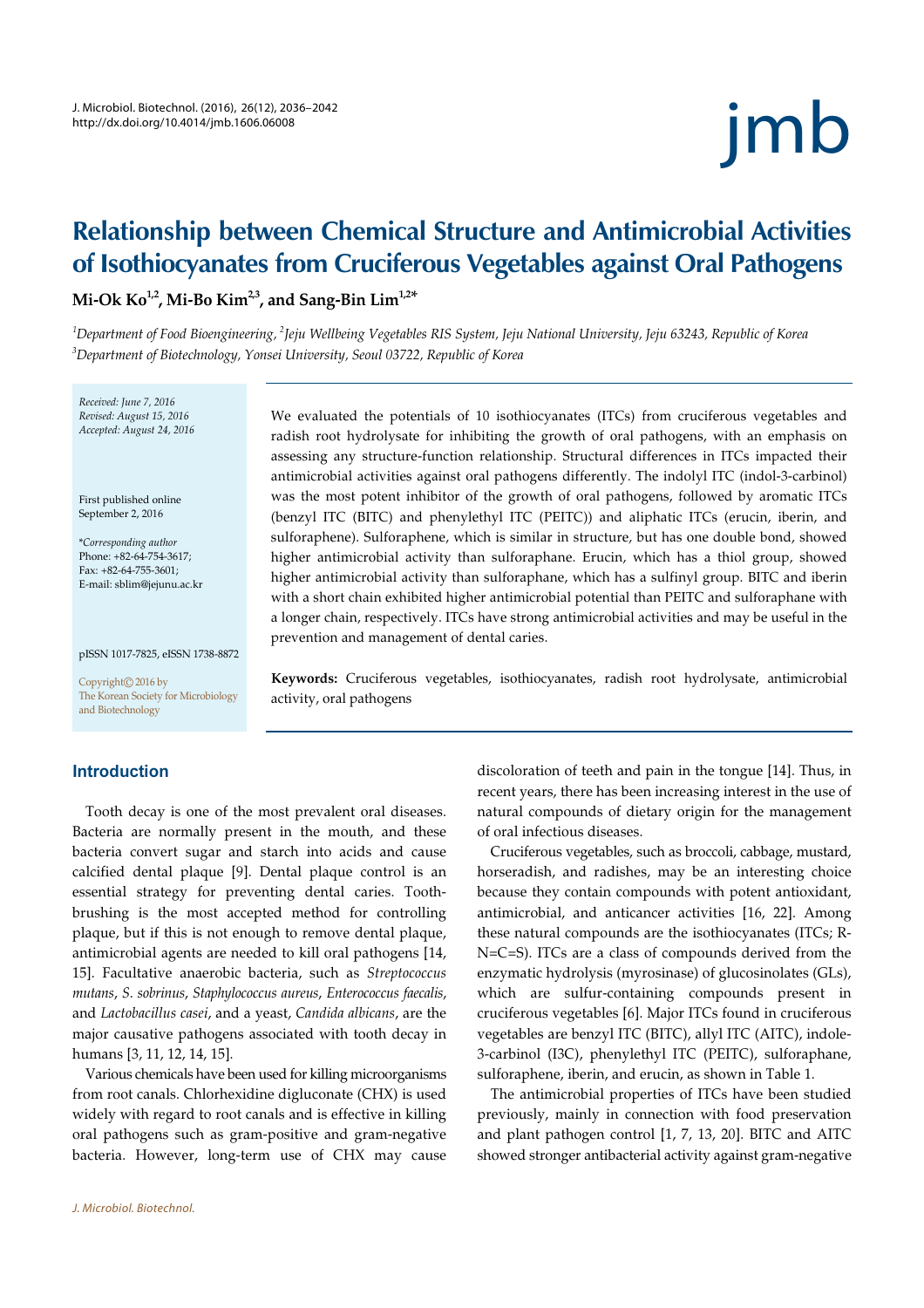| Common name                | Side chain name            | Side chain structure                              | <b>MW</b> | Main dietary source     |
|----------------------------|----------------------------|---------------------------------------------------|-----------|-------------------------|
| Aliphatic ITC <sup>a</sup> |                            |                                                   |           |                         |
| Allyl ITC                  | 2-propenyl                 | CH <sub>2</sub> =CH-CH <sub>2</sub> -             | 99        | Cabbage and horseradish |
| Erucin                     | 4-methylthiobutyl          | $CH3-S-(CH3)4-$                                   | 161       | Turnip and kohlrabi     |
| Hexyl ITC                  | hexyl                      | $CH3(CH2)5$ -                                     | 143       |                         |
| <b>Iberin</b>              | 3-methylsulfinylpropyl     | $CH3-SO-(CH2)3-$                                  | 163       | Broccoli and cabbage    |
| Sulforaphane               | 4-methylsulfinylbutyl      | $CH3-SO-(CH2)4-$                                  | 177       | <b>Broccoli</b>         |
| Sulforaphene               | 4-methylsulfinyl-3-butenyl | $CH3$ -SO-CH=CH-(CH <sub>2</sub> ) <sub>2</sub> - | 175       | Radish                  |
| Aromatic ITC               |                            |                                                   |           |                         |
| Benzyl ITC                 | benzyl                     | $C_6H_5$ -CH <sub>2</sub> -                       | 149       | Wasabi and mustard      |
| Phenyl ITC                 | phenyl                     | $C_6H_5$ -                                        | 135       |                         |
| Phenylethyl ITC            | 2-phenylethyl              | $C_6H_5$ -(CH <sub>2</sub> ) <sub>2</sub> -       | 163       | Watercress              |
| Indolyl ITC                |                            |                                                   |           |                         |
| Indole-3-carbinol          | 1H-indol-3-yl methanol     | $C_sH_sN$ -CH <sub>2</sub> OH                     | 147       | All vegetables          |

| Table 1. Chemical structure of isothiocyanates used in this study. |  |
|--------------------------------------------------------------------|--|
|                                                                    |  |

a ITC, Isothiocyanates.

bacteria (Escherichia coli, Erwinia carotovora, Pseudomonas fluorescens) than gram-positive bacteria (Listeria monocytogenes, Bacillus subtilis) [1]. AITC and PEITC inhibited various pathogenic microorganisms (Bacillus, Escherichia, Klebsiella, Listeria, Salmonella, Serratia, and Staphylococcus) [13, 20]. The diethyl ether extract of horseradish (major ITC: AITC) [8] and the acetone fraction of radish root (major ITC: raphasatin) [4] demonstrated antimicrobial activities against food-poisoning bacteria.

Several studies have attempted to investigate the antibacterial activities of ITCs against oral pathogens. Salvadora persica (tooth brush tree) root extracts (major ITC: BITC) exhibited rapid and strong bactericidal effects against oral pathogens as well as against gram-negative bacteria (Aggregatibacter actinomycetemcomitans, Porphyromonas gingivalis, Salmonella enterica, etc), whereas gram-positive bacteria (S. mutans, S. aureus, E. faecalis, etc.) showed mainly growth inhibition or were unaffected [17]. The horseradish root (major ITC: PEITC and AITC) showed the strongest antimicrobial activity against C. albicans among facultative microorganisms, and against F. nucleatum among anaerobic bacteria [14]. Hexane extract of S. persica (major ITC: BITC) exhibited maximum antimicrobial activity against E. faecalis and C. albicans [3].

There have also been a few reports that the antimicrobial potential of ITCs depends on their chemical structure [6, 20]. Aromatic and indolyl groups show a higher antibacterial effect compared with aliphatic groups against plant pathogenic bacteria [2], foodborne pathogens and spoilage bacteria [20], and methicillin-resistant S. aureus isolated

from diabetic foot-ulcer patients [6].

To date, the antimicrobial activity of ITCs against oral pathogens has only been assessed using a limited number of ITCs, such as BITC, AITC, and PEITC, and the relationship between the structure and relative antimicrobial activity of various types of ITCs against oral pathogens has not yet been determined. Thus, the aim of the present study was to evaluate the potentials of 10 ITCs present in cruciferous plants and radish root hydrolysate to inhibit the growth of six oral pathogens, with an emphasis on a structure-function relationship.

#### Materials and Methods

#### Chemicals and Sample

BITC, I3C, AITC, phenyl ITC (PITC), hexyl ITC (HITC), and chlorhexidine digluconate (CHX) were purchased from Sigma-Aldrich (USA). PEITC, L-sulforaphene, R(-) iberin, and erucin were purchased from Santa Cruz Biotechnology, Inc. (USA). DL-Sulforaphane was purchased from Calbiochem (Merck Millipore, Germany). Dimethyl sulfoxide (DMSO) was purchased from Daejung Chemistry (Korea).

Radish (Raphanus sativus L.) roots were purchased at a local market, and washed, sliced, and freeze-dried. Radish root powders were stored at -20°C until needed.

## Preparation of Isothiocyanate Solutions

Ten ITCs were used in this study. A fresh stock solution of each ITC was prepared in 100% DMSO and stored at -20°C. Dilutions of the stock were made in the respective growth medium for each strain. The final concentration of DMSO was adjusted to  $1\%$  (v/v),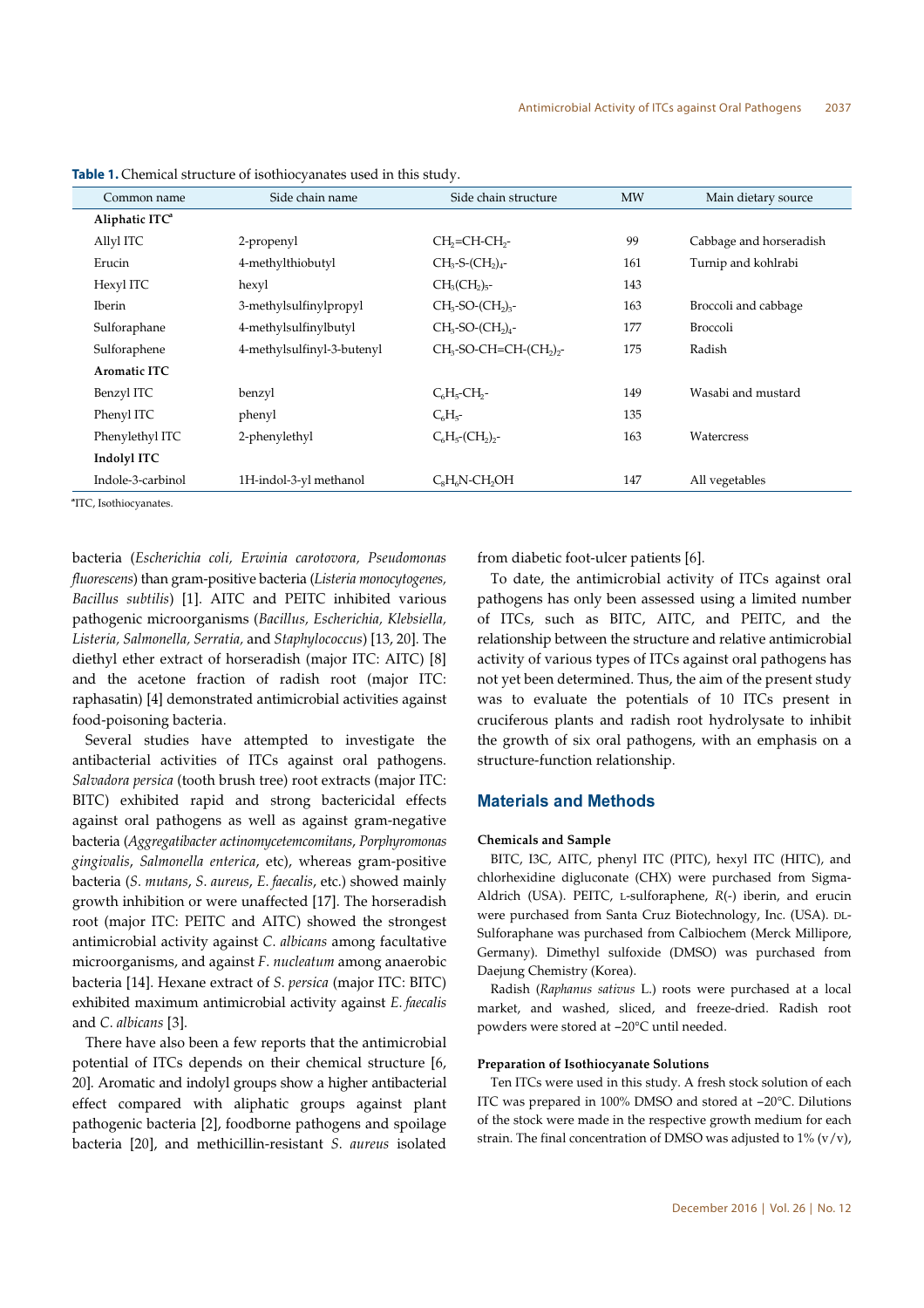which was shown to have no discernible effect on the growth of the test strains. Tested concentrations of each ITC were as follows: 0.0312–4.000 mg/ml (b) have no discernible effect on the growth of<br>the test strains. Tested concentrations of each ITC were as follows:<br>0.0312–4.000 mg/ml (BITC, AITC, HITC, and PITC), 0.0078– 1.000 mg/ml (sulforaphane, sulforaphene, erucin, iberin, PEITC, which was shown to have no discernible effect on the growth of<br>the test strains. Tested concentrations of each ITC were as follows:<br>0.0312–4.000 mg/ml (BITC, AITC, HITC, and PITC), 0.0078–<br>1.000 mg/ml (sulforaphane, sulfor (radish root hydrolysate).

#### Preparation and GC/MS Analysis of Radish Root Hydrolysate

Radish root hydrolysate was prepared as follows [10]. Distilled water (8 ml) was added to freeze-dried radish root powders (0.5 g) in a 50 ml centrifuge tube. Endogenous enzymatic hydrolysis was performed at room temperature for 10 min. Dichloromethane was added and the mixture was further hydrolyzed in a shaking water bath at room temperature for 15 min. The hydrolysate was extracted three times with dichloromethane and the combined extracts were filtered through a No. 5A filter paper (Advantec, Japan) with 2 g of anhydrous sodium sulfate. The filtrate was evaporated using a rotary vacuum evaporator (Rotavapor R-124; Büchi Labortechnik AG, Switzerland) at room temperature. The dried residue was dissolved in DMSO for antimicrobial tests and in dichloromethane for GC/MS analysis. ITCs in the hydrolysis product of radish root were analyzed to clarify the main active components involved in the antimicrobial activity with an Agilent 6890N GC/5973 MSD (Agilent Technologies, USA) according to Kim et al. [10].

#### Microorganisms and Culture Media

The gram-positive bacteria S. mutans KCOM 1054, S. sobrinus KCOM 1157, S. aureus KCOM 1492, E. faecalis KCOM 1083, and L. casei KCTC 3109, and the yeast C. albicans KCTC 7965 were obtained from the Korean Collection for Oral Microbiology (KCOM, Korea) and the Korean Collection for Type Cultures (KCTC, Korea).

Brain heart infusion (BHI) broth (Becton, Dickinson and Company, USA) was used for the culture of S. mutans, S. sobrinus, and S. aureus. Tryptic soy broth (TSB; Becton, Dickinson and Company) was used for the culture of E. faecalis. Lactobacilli MRS broth (Becton, Dickinson and Company) was used for the culture of L. casei. Yeast malt broth (YMB; Becton, Dickinson and Company) was used for the culture of C. albicans. S. mutans, S. sobrinus, S. aureus, L. casei, and E. faecalis were incubated at 37°C, and C. albicans was incubated at 25°C.

#### Antimicrobial Activity Test

The inhibitory potential of 10 ITCs and radish root hydrolysate against growth of six test strains was assessed in terms of minimum inhibitory concentration (MIC) and minimum bactericidal concentration (MBC) using broth microdilution techniques following Clinical and Laboratory Standard Institute methods [5]. Stock culture suspensions were prepared by a direct colony suspension method and were adjusted to 0.5 McFarland standard solution turbidity  $(1 \times 10^8 \text{ colony forming unit (CFU)/ml})$ . A stock culture was diluted 1:20 to obtain a working culture containing

 $\sim$ 5 × 10° CFU/ml.

Next, 5 μl of each ITC solution was mixed with 495 μl of sterile culture medium and 100 μl of working solution was added to each well of a 96-well round-bottom microplate (Nunc Ltd., Denmark). Then, 5 μl of working culture was inoculated into each well. The 1% DMSO in the sterile culture medium was used as a negative control, and CHX was used as a positive control. The plates were incubated under the conditions described above. The MIC was defined as the lowest concentration that completely inhibited growth of the organism in the wells, as detected by the unaided eye after incubation for 24 h.

The MBC was also measured. A loopful of each microbial culture in each 96-well round-bottom microplate at the MIC value determined above was inoculated onto a culture medium agar plate, and incubated under the same conditions described above. The MBC was defined as the lowest concentration at which no microorganism growth was detected on the agar plate.

#### Statistical Analysis

All experiments were performed in quadruplicates. Data are presented as the mean ± SD. Statistical analyses were performed using the SPSS ver. 18.0 software (SPSS Inc., USA) and significant differences ( $p < 0.05$ ) among the means were determined by Duncan's multiple range test.

# Results and Discussion

# Relationship between Chemical Structure and Antimicrobial Activities of Isothiocyanates

The antimicrobial effects of 10 ITCs on oral pathogenic microorganisms were investigated and are reported as MICs (Table 2) and MBCs (Table 3). A selection of 10 ITCs from the three major groups, aliphatic ITCs  $(n = 6)$ , aromatic ITCs ( $n = 3$ ), and indolyl ITC ( $n = 1$ ), was used. CHX was used as a positive control; it is used widely for root canal treatment and is effective in killing oral pathogens [14].

Wide variations in the susceptibility to ITCs were observed among the test strains. S. mutans showed highest susceptibility to the ITCs tested, with a mean MIC of  $0.597 \pm 0.749$  mg/ml, versus C. albicans (0.724 ± 1.204 mg/ml), L. casei (0.975 ± 1.139 mg/ml), *S. aureus* (1.489  $\pm$  1.447 mg/ml), *S. sobrinus*  $(1.682 \pm 1.517 \text{ mg/ml})$ , and *E. faecalis*  $(1.900 \pm 1.449 \text{ mg/ml})$ .

Of the 10 ITCs tested, eight ITCs showed favorable inhibition of growth against five strains, but not E. faecalis. E. faecalis strains are known to survive under harsh environments, and resist the antimicrobial actions of a<br>number of commonly used antimicrobial agents, including<br>calcium hydroxide [3]. I3C was the most potent (MIC range<br>= 0.125–0.5 mg/ml), followed by BITC (0.047–1 mg/ml) number of commonly used antimicrobial agents, including calcium hydroxide [3]. I3C was the most potent (MIC range inhibition of growth against five strains, but not *E*. *faecalis*.<br>*E. faecalis* strains are known to survive under harsh<br>environments, and resist the antimicrobial actions of a<br>number of commonly used antimicrobial agen *E. faecalis* strains are known to survive under harsh environments, and resist the antimicrobial actions of a number of commonly used antimicrobial agents, including calcium hydroxide [3]. I3C was the most potent (MIC ra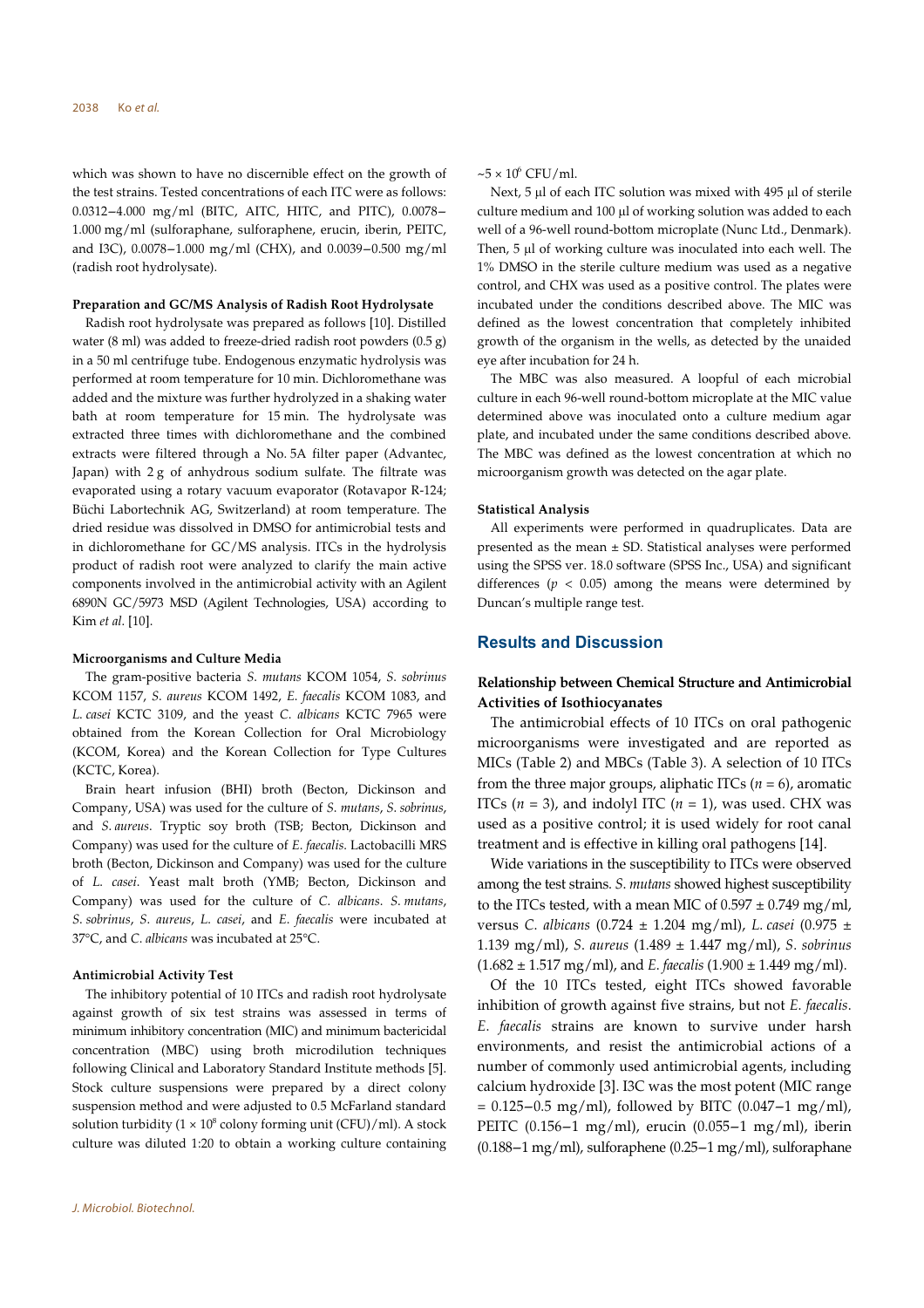| Isothiocyanates            | Oral pathogens                 |                              |                                 |                           |                                 |                                 |  |  |  |
|----------------------------|--------------------------------|------------------------------|---------------------------------|---------------------------|---------------------------------|---------------------------------|--|--|--|
|                            | S. mutans                      | S. sobrinus                  | S. aureus                       | E. faecalis               | L. casei                        | C. albicans                     |  |  |  |
| Aliphatic ITC              |                                |                              |                                 |                           |                                 |                                 |  |  |  |
| Allyl ITC                  | $1.375 \pm 0.750^{\circ}$      | $4.000 \pm 0.000^a$          | $3.000 \pm 1.155^{\circ}$       | >4.000                    | $1.000 \pm 0.000^{\circ}$       | $0.219 \pm 0.063^{\text{de}}$   |  |  |  |
| Erucin                     | $0.055 \pm 0.016$ <sup>c</sup> | $1.000 \pm 0.000^{\circ}$    | $0.625 \pm 0.250^{bcd}$         | >1.000                    | $1.000 \pm 0.000^{\circ}$       | $0.063 \pm 0.000^{\text{fg}}$   |  |  |  |
| Hexyl ITC                  | $2.250 \pm 1.258$ <sup>a</sup> | >4.000                       | >4.000                          | >4.000                    | >4.000                          | >4.000                          |  |  |  |
| <b>Iberin</b>              | $0.375 \pm 0.144^c$            | $1.000 \pm 0.000^{\circ}$    | $1.000 \pm 0.000^{\circ}$       | $1.000 \pm 0.000^{\circ}$ | $0.250 \pm 0.000$ <sup>cd</sup> | $0.188 \pm 0.072$ <sup>de</sup> |  |  |  |
| Sulforaphane               | $0.250 \pm 0.177^{\circ}$      | $1.000 \pm 0.000^{\circ}$    | $1.000 \pm 0.000^{\circ}$       | $1.000 \pm 0.000^a$       | $0.500 \pm 0.000^{\circ}$       | $1.000 \pm 0.000^a$             |  |  |  |
| Sulforaphene               | $0.250 \pm 0.000^{\circ}$      | $1.000 \pm 0.000^{\circ}$    | $1.000 \pm 0.000^{\circ}$       | $1.000 \pm 0.000^a$       | $0.250 \pm 0.000$ <sup>cd</sup> | $0.344 \pm 0.188$ <sup>c</sup>  |  |  |  |
| <b>Aromatic ITC</b>        |                                |                              |                                 |                           |                                 |                                 |  |  |  |
| Benzyl ITC                 | $0.109 \pm 0.031$ <sup>c</sup> | $1.000 \pm 0.000^{\circ}$    | $0.500 \pm 0.000^{bcd}$         | $1.000 \pm 0.000^{\circ}$ | $0.250 \pm 0.000$ <sup>cd</sup> | $0.047 \pm 0.018$ <sup>fg</sup> |  |  |  |
| Phenyl ITC                 | $1.500 \pm 0.577^{\circ}$      | $4.000 \pm 0.000^a$          | >4.000                          | >4.000                    | $1.500 \pm 0.577$ <sup>a</sup>  | $1.000 \pm 0.000^a$             |  |  |  |
| Phenylethyl ITC            | $0.156 \pm 0.063$ <sup>c</sup> | $1.000 \pm 0.000^{\circ}$    | $0.750 \pm 0.289$ <sup>bc</sup> | >1.000                    | $0.500 \pm 0.000^{\circ}$       | $0.250 \pm 0.000$ <sup>d</sup>  |  |  |  |
| Indolyl ITC                |                                |                              |                                 |                           |                                 |                                 |  |  |  |
| Indole-3-carbinol          | $0.125 \pm 0.000$ <sup>c</sup> | $0.250 \pm 0.000^{\circ}$    | $0.250 \pm 0.000$ <sup>cd</sup> | >1.000                    | $0.500 \pm 0.000^{\circ}$       | $0.125 \pm 0.000$ <sup>ef</sup> |  |  |  |
| Hydrolysate of radish root | $0.188 \pm 0.072$ <sup>c</sup> | >0.500                       | >0.500                          | >0.500                    | $0.500 \pm 0.000^{\circ}$       | $0.500 \pm 0.000^{\circ}$       |  |  |  |
| Chlorhexidine digluconate  | $0.003 \pm 0.000^{\circ}$      | $0.005 \pm 0.002^{\text{d}}$ | $0.006 \pm 0.000^4$             | $0.009 \pm 0.003^{\circ}$ | $0.013 \pm 0.000^4$             | $0.022 \pm 0.006^8$             |  |  |  |
| (Positive control)         |                                |                              |                                 |                           |                                 |                                 |  |  |  |

**Table 2.** Minimum inhibitory concentration (mg/ml) of pure isothiocyanates and radish root hydrolysate against oral microorganisms.

ITC, Isothiocyanates.

Values are expressed as the mean  $\pm$  SD ( $n = 4$ ). Means with different superscripts in the same column are significantly different by Duncan's multiple range test ( $p < 0.05$ ).

|                 |  |  |  | Table 3. Minimum bactericidal concentration $(mg/ml)$ of pure isothiocyanates and radish root hydrolysate against oral |  |  |  |
|-----------------|--|--|--|------------------------------------------------------------------------------------------------------------------------|--|--|--|
| microorganisms. |  |  |  |                                                                                                                        |  |  |  |

|                                                 | Oral pathogens            |                                |                   |                   |          |                                  |  |  |
|-------------------------------------------------|---------------------------|--------------------------------|-------------------|-------------------|----------|----------------------------------|--|--|
| Isothiocyanates                                 | S. mutans                 | S. sobrinus                    | S. aureus         | E. faecalis       | L. casei | C. albicans                      |  |  |
| Aliphatic ITC                                   |                           |                                |                   |                   |          |                                  |  |  |
| Allyl ITC                                       | $4.000 \pm 0.000^{\circ}$ | >4.000                         | >4.000            | >4.000            | >4.000   | >0.500                           |  |  |
| Erucin                                          | >0.125                    | >1.000                         | >1.000            | >1.000            | >1.000   | $0.094 \pm 0.036$ <sup>ef</sup>  |  |  |
| Hexyl ITC                                       | >4.000                    | >4.000                         | >4.000            | >4.000            | >4.000   | >4.000                           |  |  |
| <b>Iberin</b>                                   | $0.375 \pm 0.144^b$       | $1.000 \pm 0.000^{\circ}$      | >1.000            | >1.000            | >1.000   | $0.250\pm0.000^{\text{cdef}}$    |  |  |
| Sulforaphane                                    | $0.250 \pm 0.000^{\circ}$ | >1.000                         | >1.000            | >1.000            | >1.000   | $1.000 \pm 0.000^{\circ}$        |  |  |
| Sulforaphene                                    | $0.250 \pm 0.000^{\circ}$ | $1.000 \pm 0.000^{\circ}$      | >1.000            | >1.000            | >1.000   | $0.375 \pm 0.144^{\text{cd}}$    |  |  |
| <b>Aromatic ITC</b>                             |                           |                                |                   |                   |          |                                  |  |  |
| Benzyl ITC                                      | $0.250 \pm 0.000^{\circ}$ | $1.000 \pm 0.000^a$            | >1.000            | $2.000 \pm 0.000$ | >0.500   | $0.125 \pm 0.000$ <sup>def</sup> |  |  |
| Phenyl ITC                                      | >4.000                    | >4.000                         | >4.000            | >4.000            | >4.000   | $1.750 \pm 0.500^{\circ}$        |  |  |
| Phenylethyl ITC                                 | $0.313 \pm 0.125^{\circ}$ | $1.000 \pm 0.000^a$            | >1.000            | >1.000            | >1.000   | $0.313 \pm 0.125^{\text{cde}}$   |  |  |
| Indolyl ITC                                     |                           |                                |                   |                   |          |                                  |  |  |
| Indole-3-carbinol                               | $0.250 \pm 0.000^{\circ}$ | $0.313 \pm 0.125^b$            | $0.500 \pm 0.000$ | >1.000            | >1.000   | $0.125 \pm 0.000^{\text{def}}$   |  |  |
| Hydrolysate of radish root                      | $0.313 \pm 0.125^{\circ}$ | >0.500                         | >0.500            | >0.500            | >0.500   | $0.500 \pm 0.000^{\circ}$        |  |  |
| Chlorhexidine digluconate<br>(Positive control) | $0.003 \pm 0.000^{\circ}$ | $0.005 \pm 0.002$ <sup>c</sup> | $0.006 \pm 0.000$ | >0.012            | >0.025   | $0.025 \pm 0.000^{\text{f}}$     |  |  |

ITC, Isothiocyanates.

Values are expressed as the mean  $\pm$  SD ( $n = 4$ ). Means with different superscripts in the same column are significantly different by Duncan's multiple range test ( $p$  < 0.05).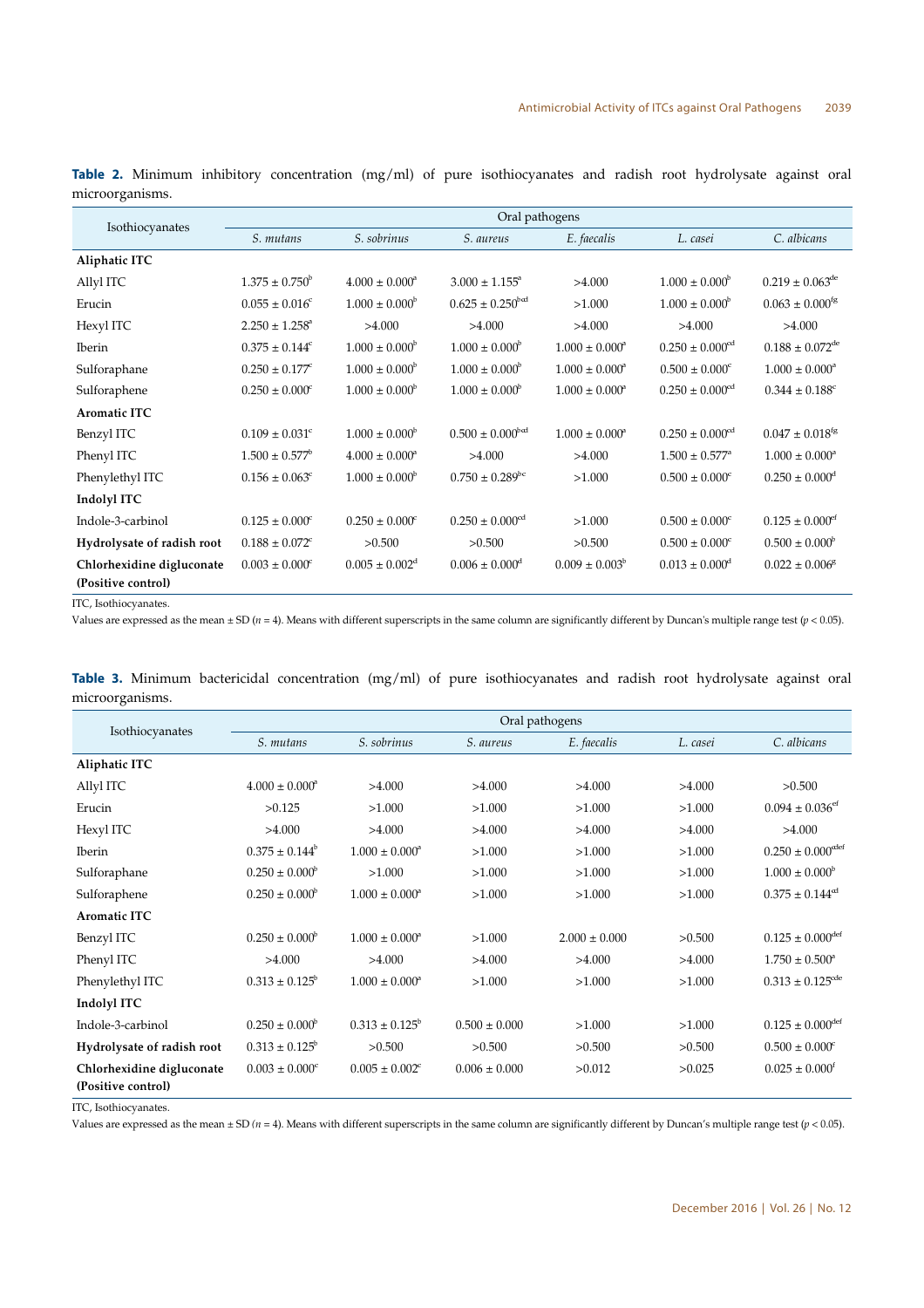(0.25-1 mg/ml), and AITC (0.219-4 mg/ml).

The MBCs for I3C, BITC, PEITC, erucin, and iberin were either the same or  $2 \times$  MIC and those ITCs were bactericidal. However, the MBCs for sulforaphene, sulforaphane, and AITC were less than  $4 \times$  MIC and those ITCs were bacteriostatic.

Structural differences in ITCs, such as the presence of particular functions (e.g., thiol group and double bond), molecular size, or the length of a hydrocarbon chain, impacted their antimicrobial activities. ITCs are grouped into three main classes based on their chemical structures: aliphatic-, aromatic-, and indolyl-ITCs. ITC structures vary by side chains because they are derived from different amino acids, and these differences confer different biological properties [7]. Indolyl ITC (containing an indole group) was the most potent inhibitor of the growth of oral pathogens, followed by aromatic ITCs (containing a benzene ring) and aliphatic ITCs. For example, I3C (an indolyl ITC) showed high activity against five of the six oral pathogens tested (S. mutans, C. albicans, S. aureus, S. sobrinus, and L. casei). Sung and Lee [18] reported that I3C exerted its antimicrobial activity against clinically isolated antibioticresistant bacterial strains by disrupting the structure of the cell membrane.

BITC and PEITC (aromatic ITCs containing a benzene ring) exhibited potent activities against five of the six oral pathogens tested (S. mutans, C. albicans, S. aureus, L. casei, and S. sobrinus). Dias et al. [6] evaluated the MICs of purified BITC and PEITC from cruciferous plants against 15 isolates of methicillin-resistant S. aureus isolated from diabetic foot-ulcer patients, and BITC and PEITC were effective because they may be more capable of moving throughout bacterial structures and interfering with the bacterial redox system [6]. However, sulforaphane, sulforaphene, iberin, and erucin, all aliphatic compounds, were less effective and showed high antimicrobial activities against only three of the six oral pathogens (S. mutans, C. albicans, and L. casei).

The presence of a double bond in the chemical structure of the ITCs seemed to increase the antimicrobial activity. For example, sulforaphene  $(CH_3$ -SO-CH=CH-CH<sub>2</sub>-CH<sub>2</sub>-), which is similar in structure but has one double bond, showed higher antimicrobial activity (0.344 mg/ml) against C. albicans than sulforaphane ( $CH_3$ -SO-CH<sub>2</sub>-CH<sub>2</sub>-CH<sub>2</sub>-CH<sub>2</sub>-) (1.000 mg/ml).

Thiol (-S-) or sulfinyl (-SO-) groups in the chemical structure also made a difference to the antimicrobial activity. Erucin (CH<sub>3</sub>- S-CH<sub>2</sub>-CH<sub>2</sub>-CH<sub>2</sub>-CH<sub>2</sub>-), which is similar in structure but has a thiol group, showed higher antimicrobial activities (0.055, 0.625, and 0.063 mg/ml) against  $S$ . *mutans*, S. aureus, and C. albicans than sulforaphane  $(CH_3$ -SO-CH<sub>2</sub>- $CH_2-CH_2-CH_2-$ ), which has a sulfinyl group (0.25, 1, and 1 mg/ml, respectively).

The antimicrobial activity was also dependent on the length of the hydrocarbon chain. BITC  $(C_6H_5-CH_2-)$ , with a short chain, exhibited higher antimicrobial potential (0.047, 0.109, 0.25, and 0.5 mg/ml) against C. albicans, S. mutans, L. casei, and S. aureus than PEITC  $(C_6H_5\text{-}CH_2\text{-}CH_2\text{-})$  with a longer chain (0.25, 0.156, 0.5, and 0.75 mg/ml). A similar trend was observed for iberin and sulforaphane. Iberin  $(CH<sub>3</sub>-SO-CH<sub>2</sub>-CH<sub>2</sub>-CH<sub>2</sub>-)$  showed higher activities (0.188) and 0.25 mg/ml) against C. albicans and L. casei than sulforaphane (CH<sub>3</sub>-SO-CH<sub>2</sub>-CH<sub>2</sub>-CH<sub>2</sub>-CH<sub>2</sub>-) (1 and 0.5 mg/ml). The chemical structure of ITCs certainly affect the capacity to interact with microbial cells, to penetrate the cell envelope, to cross the plasma membrane, and to persist and accumulate in cells [7, 20, 21, 23].

### Antimicrobial Activity of Radish Root Hydrolysate

Radishes are readily available and their primary GLs are glucoraphasatin and glucoraphenin. Glucoraphasatin is the predominant GL accounting for about 80% of the total GLs, whereas glucoraphenin accounts for less than 10% in mature radishes [10]. These compounds do not have any direct biological activities in their original forms, but their ITCs, raphasatin and sulforaphene, may have antioxidant, antimicrobial, antiviral, antimutagenic, and anticancer activities [10].

The antimicrobial effects of radish root hydrolysate on oral pathogenic microorganisms were also investigated and reported in terms of MIC (Table 2) and MBC (Table 3). The MIC values of radish root hydrolysate were 0.188 mg/ml against S. mutans, 0.500 mg/ml against C. albicans and L. casei, and >0.500 mg/ml against S. sobrinus, S. aureus, and E. faecalis in terms of the concentration of raphasatin. The antimicrobial activity of radish root hydrolysate was lower than that of erucin, especially for S. mutans and C. albicans, even though raphasatin ( $CH_3$ -S-CH=CH-(CH<sub>2</sub>)<sub>2</sub>-) is similar to erucin  $(CH_3$ -S-CH<sub>2</sub>-CH<sub>2</sub>-CH<sub>2</sub>-CH<sub>2</sub>-) in chemical structure, but is very unstable [10].

The MBC for radish root hydrolysate was either the same or less than  $2 \times$  MIC, and radish root hydrolysate was bactericidal in its activity against the test strains.

Radish root hydrolysate was analyzed by GC/MS to clarify the main components involved in its antimicrobial activity (Fig. 1). Radish root hydrolysate contained 82.2% raphasatin, 15.6% sulforaphene, and 2.2% unknowns (as % peak area). The concentration (mg/ml) ratio of raphasatin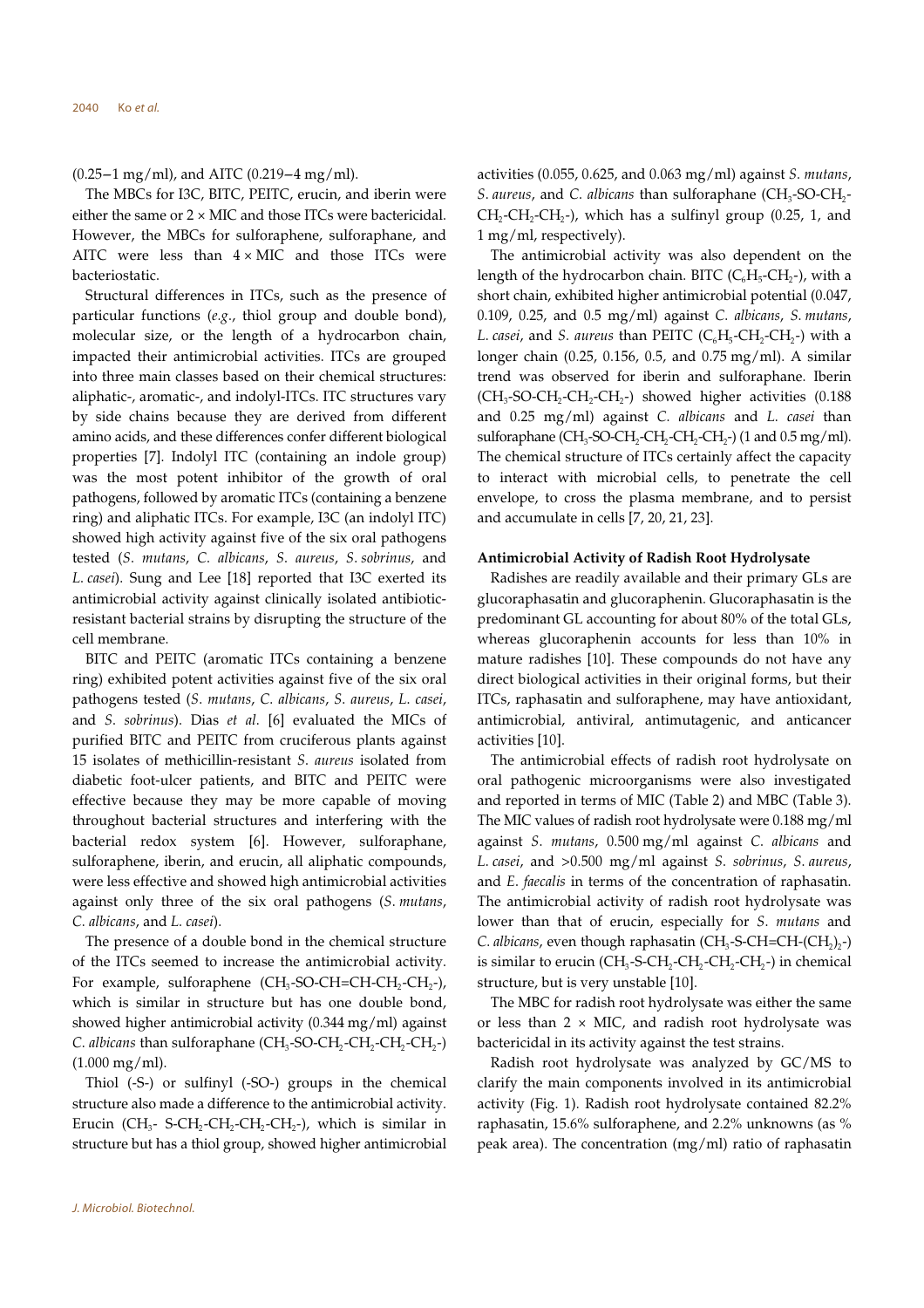

Fig. 1. GC/MS chromatogram of the radish root hydrolysate.

to sulforaphene was 1:0.16.

Beevi *et al*. [4] reported that the ethyl acetate extract of India radish root had potent antibacterial activity, with significant inhibition of pathogenic bacteria such as B. subtilis, S. aureus, S. epidermidis, E. faecalis, S. typhimurium, E. coli, E. aerogenes, E. cloacae, and P. aeruginosa. Shukla et al. [19] also reported that India radish root juice exhibited high antimicrobial activity against Klebsiella pneumoniae, S. aureus, Pseudomonas aeruginosa, E. faecalis, and E. coli at a MIC ranging from 0.078 to 0.625 mg/ml.

The results of this study suggest that ITCs from cruciferous vegetables have strong antimicrobial activities and may be useful as intra oral medicaments (e.g., as a mouthwash or root canal irrigant). Comparing the activities of ITCs showed that, within a structural group, the activity can vary dramatically, and that structural features of ITCs may be of importance, such as the presence of particular functions (e.g., thiol group and double bond), molecular size, or the length of a hydrocarbon chain. However, the antimicrobial susceptibilities and relationships between ITC structures and antimicrobial activities need to be evaluated further using more clinical strains.

# References

- 1. Ahn ES, Kim JH, Shin DH. 1999. Antimicrobial effects of allyl isothiocyanates on several microorganisms. Kor. J. Food Sci. Technol. 31: 206-211.
- 2. Aires A, Mota VR, Saavedra MJ, Monteiro AA, Simoes M, Rosa EAS, Bennett RN. 2009. Initial in vitro evaluations of the antibacterial activities of glucosinolate enzymatic

hydrolysis products against plant pathogenic bacteria. J. Appl. Microbiol. 106: 2096-2105.

- 3. Balto H, Al-Howiriny T, Al-Somily A, Siddiqui YM, Al-Sowygh Z, Halawany H, et al. 2013. Screening for the antimicrobial activity of Salvadora persica extracts against Enterococcus faecalis and Candida albicans. Int. J. Phytomed. 5: 486-492.
- 4. Beevi SS, Mangamoori LN, Dhand V, Ramakrishna DS. 2009. Isothiocyanate profile and selective antibacterial activity of root, stem, and leaf extracts derived from Raphanus sativus L. Foodborne Pathog. Dis. 6: 129-136.
- 5. CLSI. 2012. Methods for Dilution Antimicrobial Susceptibility Tests for Bacteria that Grow Aerobically, Approved Standard 9th Ed. Document M07–A9. Clinical and Laboratory Standards Institute, Wayne, PA, USA.
- 6. Dias C, Aires A, Saavedra MJ. 2014. Antimicrobial activity of isothiocyanates from cruciferous plants against methicillinresistant Staphylococcus aurus (MRSA). Int. J. Mol. Sci. 15: 19552-19561.
- 7. Dufour V, Stahl M, Baysse C. 2015. The antibacterial properties of isothiocyanates. Microbiology 161: 229-243.
- 8. Isshiki K, Tokuoka K, Mori R, Chiba S. 1992. Preliminary examination of allyl isothiocyanate vapor for food preservation. Biosci. Biotechnol. Biochem. 56: 1476-1477.
- 9. Kim CS, Park SN, Ahn SJ, Seo YW, Lee YJ, Lim YK, et al. 2013. Antimicrobial effect of sophoraflavanone G isolated from Sophora flavescens against mutans streptococci. Anaerobe 19: 17-21.
- 10. Kim JW, Kim MB, Lim SB. 2015. Formation and stabilization of raphasatin and sulforaphene from radish roots by endogenous enzymolysis. Prevent. Nutr. Food Sci. 20: 119-125.
- 11. Kim MJ, Kim CS, Kim BH, Ro SB, Lim YK, Park SN. 2011. Antimicrobial effect of Korean propolis against the mutans streptococci isolated from Korean. J. Microbiol. 49: 161-164.